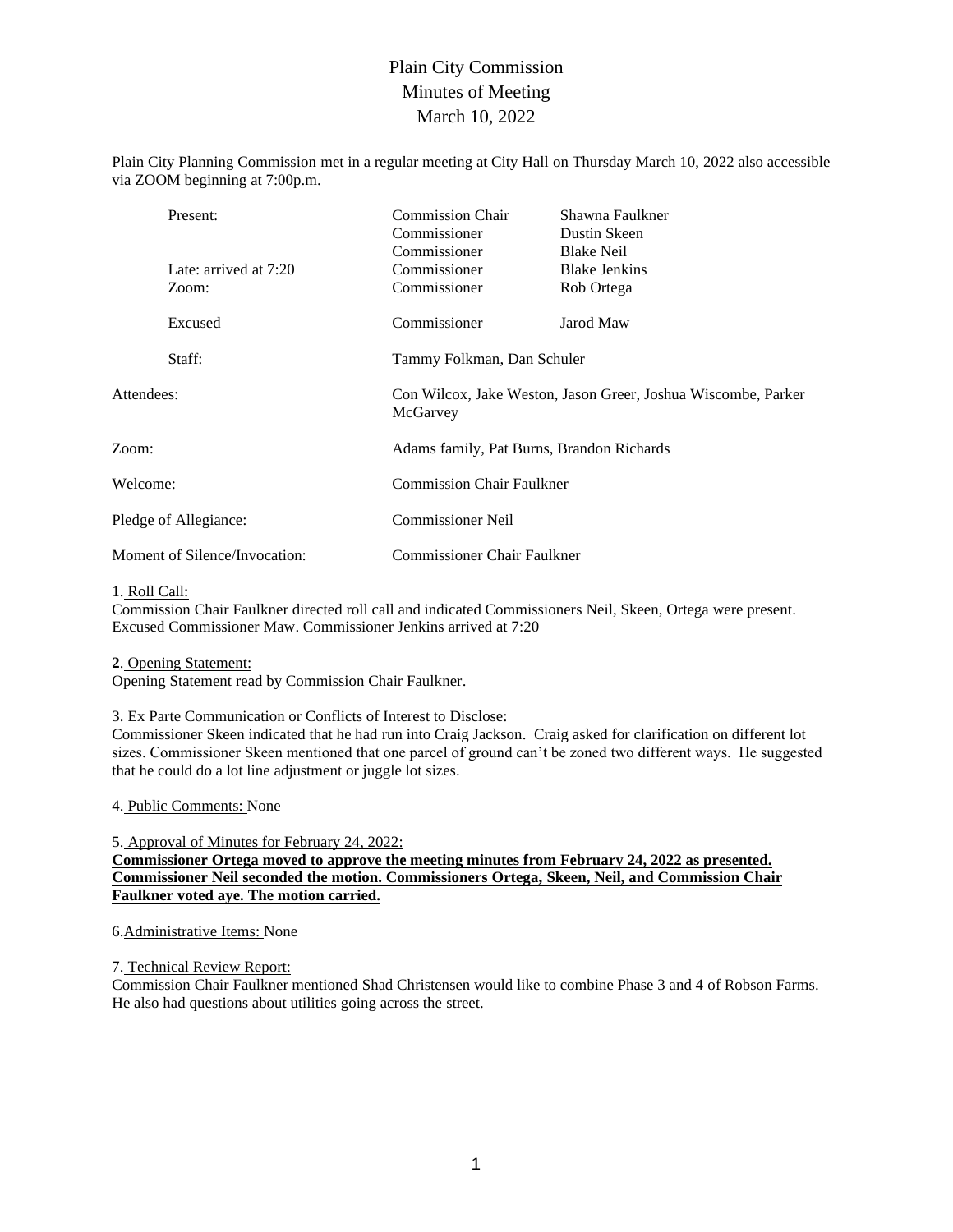8. Legislative Items:

a. Open Public Hearing: Amendment of Subdivision Ordinance concerning Punch List C**ommissioner Neil motioned to open Public Hearing on Amendment of Subdivision Ordinance concerning Punch List. Commissioner Skeen seconded the motion. Commissioners Ortega, Skeen, Neil, and Commission Chair Faulkner voted aye. The motion carried. There were no public comments.**

**Commissioner Skeen motioned to close Public Hearing of the Amendment of Subdivision Ordinance concerning Punch List. Commissioner Neil seconded the motion. Commissioners Ortega, Skeen, Neil and Commission Chair Faulkner voted aye. The motion carried.**

b. Discussion/Motion: Amendment of Subdivision Ordinance concerning Punch List **Commissioner Skeen motioned to approve Amendment of Subdivision Ordinance concerning Punch List. Commissioner Neil seconded the motion. Commissioners Ortega, Neil, Skeen and Commission Chair Faulkner voted aye. The motion carried**.

c. Open Public Hearing: Amendment of Subdivision Ordinance concerning Issuance of Building Permits **Commissioner Skeen motioned to open Public Hearing on the Amendment of Subdivision Ordinance concerning Issuance of Building Permits. Commissioner Neil seconded the motion. Commission Chair Faulkner, Commissioners Ortega, Skeen, Neil voted aye. The motion caried. There were no public comments.**

**Commissioner Skeen motioned to close Public Hearing of the Amendment of Subdivision Ordinance concerning Issuance of Building Permits. Commissioner Neil seconded the motion. Commissioners Ortega, Skeen, Neil and Commission Chair Faulkner voted aye. The motion carried.**

d. Discussion /Motion: Amendment of Subdivision Ordinance concerning Issuance of Building Permits Brandon Richards City Attorney mentioned he was still researching State statutes on issues concerning issuance of building permits as well as security of bond allowance.

**Commissioner Skeen motioned to approve Subdivision Ordinance concerning Issuance of Building Permits pending legal counsel and review. Commissioner Neil seconded the motion. Commissioners Neil, Skeen, Ortega and Commission Chair Faulkner voted aye. The motion carried.**

e. Discussion/Motion: Preliminary- Sage Creek Subdivision approx- 3600 N 4150 W- 118 lots

It was mentioned on the plans that the Planning Commission received, lots 115,116 did not meet zoning requirements both lots were 28,695 they should be 30,000. New plans were brought in and both lots 115, 116 met requirements. Commissioners did not have the new plans before tonight. Phase 1 will have 30 lots in it. There were concerns that in the original application it had 118 lots and with the new plans there are 133 lots. Joshua said the application was done before the re-zoning took place. Commissioner Neil would like something in writing from the Jackson family concerning where the road will go, also would like a large copy of plans that show frontage for all lots.

### **Commissioner Jenkins motioned to table Sage Creek Preliminary. Commissioner Neil seconded the motion. Commissioners Skeen, Ortega, Jenkins, Neil and Commission Chair Faulkner voted aye. The motion carried**

f. Discussion/Motion: Final Subdivision- Stillcreek Phase 3C-21 lots, 3D-17 lots Approx. 3275 N 3450 W Commission Chair Faulkner would like to see lot 356 fixed it does not have enough frontage also 355 can't face the way it is. Commissioner Neil was wondering where the letters of agreement from utility companies were. Parker mentioned they were provided in the initial plan. Commissioner Skeen would like to see an overall concept of subdivision amenities. Parker provided a drawing of the amenities that would be in phase 4 he said the overall project would be 20% open space it will be between 17 to 20 acres. Parker also mentioned that Visionary Homes is the contract owner for England Meadows and Stimpson property.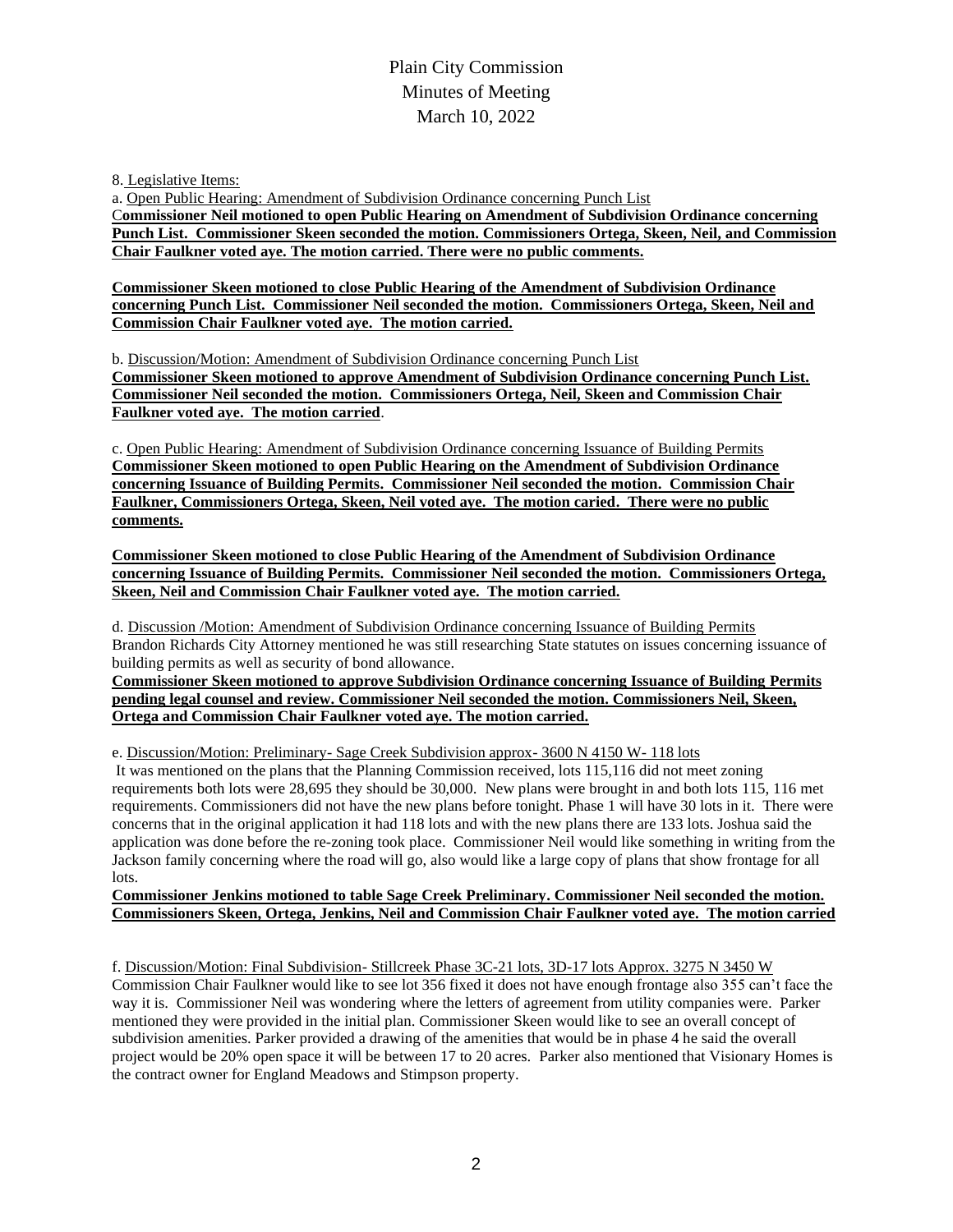### **Commissioner Neil motioned to approve Stillcreek Subdivision Phase 3C and 3D for final approval. Commissioner Jenkins seconded the motion. Commissioners Skeen, Ortega, Neil, Jenkins and Commission Chair Faulkner voted aye. The motion carried.**

g. Discussion/Motion: Final Subdivision- Panunzio Phase 2 approx. 4100 W 1975 n-19 lots Jeff Hales asked that Panunzio be tabled until they can make all changes from the engineer's memorandum. **Commissioner Neil motioned to table Panunzio final. Commissioner Jenkins seconded the motion. Commissioners Skeen, Ortega, Jenkins, Neil and Commission Chair Faulkner voted aye. The motion carried.** 

h. Discussion/Motion: Ordinance- Accessory Dwelling Units

Commissioners had a discussion on the changes that City Council had suggested to the Accessory Dwelling Ordinance council would like to see a few changes. *The primary owner of the residence shall must reside in the residence that contains an internal accessory dwelling unit. Internal accessory dwelling units shall provide* 

*adequate parking include a minimum of one additional on-site parking space regardless of whether the primary dwelling is existing or new construction. Parking space must be on approved surfaces.* They discussed what the city council wanted added and decided to leave it as is.

### **Commissioner Jenkins motioned to approve changes and review for next planning meeting. Commissioner Neil seconded the motion. Commissioners Skeen, Ortega, Neil, Jenkins and Commission Chair Faulkner voted aye. The motion carried.**

## 9. Report from City Council: Commissioner Maw

Commissioner Maw was excused but he sent notes on the last City Council meeting. There was a work session regarding temporary Occupancy for RV's. Cove Creek final approval was granted based on the following contingency. An agreement is written by developer and approved by the city's legal concerning detention pond and who will maintain it. Golden Land management Sewer agreement was tabled pending further information. Visionary Homes discussed the Stimpson Parcel. Council would like to see a few word changes in the Internal Accessory Dwelling Units Ordinance.

## 10. Commission Comments:

Commissioner Jenkins apologized for being late

Commissioner Skeen was wondering what subdivision had been approved years ago that still had development agreement? Commissioner Neil said it was England Meadows.

Commissioner Neil would like to have Tammy look into putting the planning minutes for September 7, October 28 and December 7 on the website, also he liked having the amount of lots for subdivision on the agenda. Commission Chair Faulkner mentioned the potholes on 2200 N, both Commissioner Skeen and Dan Schuler said they put dirt in them to make them better.

11. Adjournment

### **Commissioner Skeen moved to adjourn the meeting. Commissioner Jenkins seconded the motion. Vote: Commission Chair Faulkner, Commissioners Neil, Ortega, Jenkins and Skeen voted aye. Motion carried.**

City Council March 17 -Commissioner Neil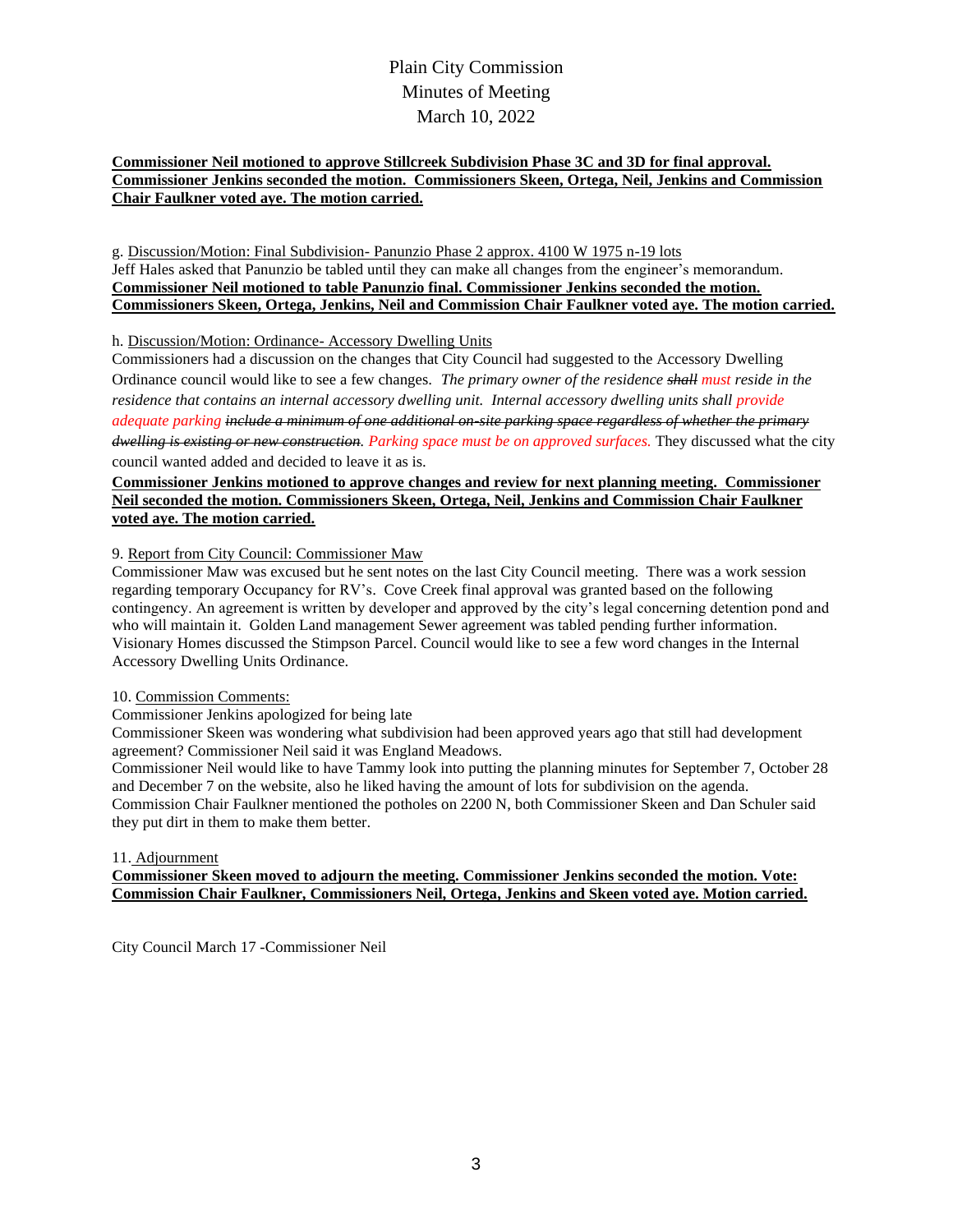## **2022**

| FAULKNER         | <b>SKEEN</b>      | <b>JENKINS</b>   | ORTEGA        | <b>MAW</b>       | NEIL          |
|------------------|-------------------|------------------|---------------|------------------|---------------|
| JAN 6            | <b>JAN 20</b>     | FFB <sub>3</sub> | <b>FFB 17</b> | MAR <sub>3</sub> | <b>MAR 17</b> |
| APR <sub>7</sub> | APR 21            | MAY 5            | <b>MAY 19</b> | JUN 2            | <b>JUN 16</b> |
| JUL 7            | <b>JUL 21</b>     | AUG 4            | AUG 18        | SEP 1            | <b>SEP 15</b> |
| OCT 6            | OCT <sub>20</sub> | NOV <sub>3</sub> | <b>NOV 17</b> | DEC <sub>1</sub> | <b>DEC 15</b> |

If you are unable to attend on your assigned night, please make sure someone goes in your place

\_\_\_\_\_\_\_\_\_\_\_\_\_\_\_\_\_\_\_\_\_\_\_\_\_\_\_\_\_\_\_ \_\_\_\_\_\_\_\_\_\_\_\_\_\_\_\_\_\_\_\_\_\_\_\_\_\_\_\_\_\_\_

Planning Commission Chair Planning Commission Secretary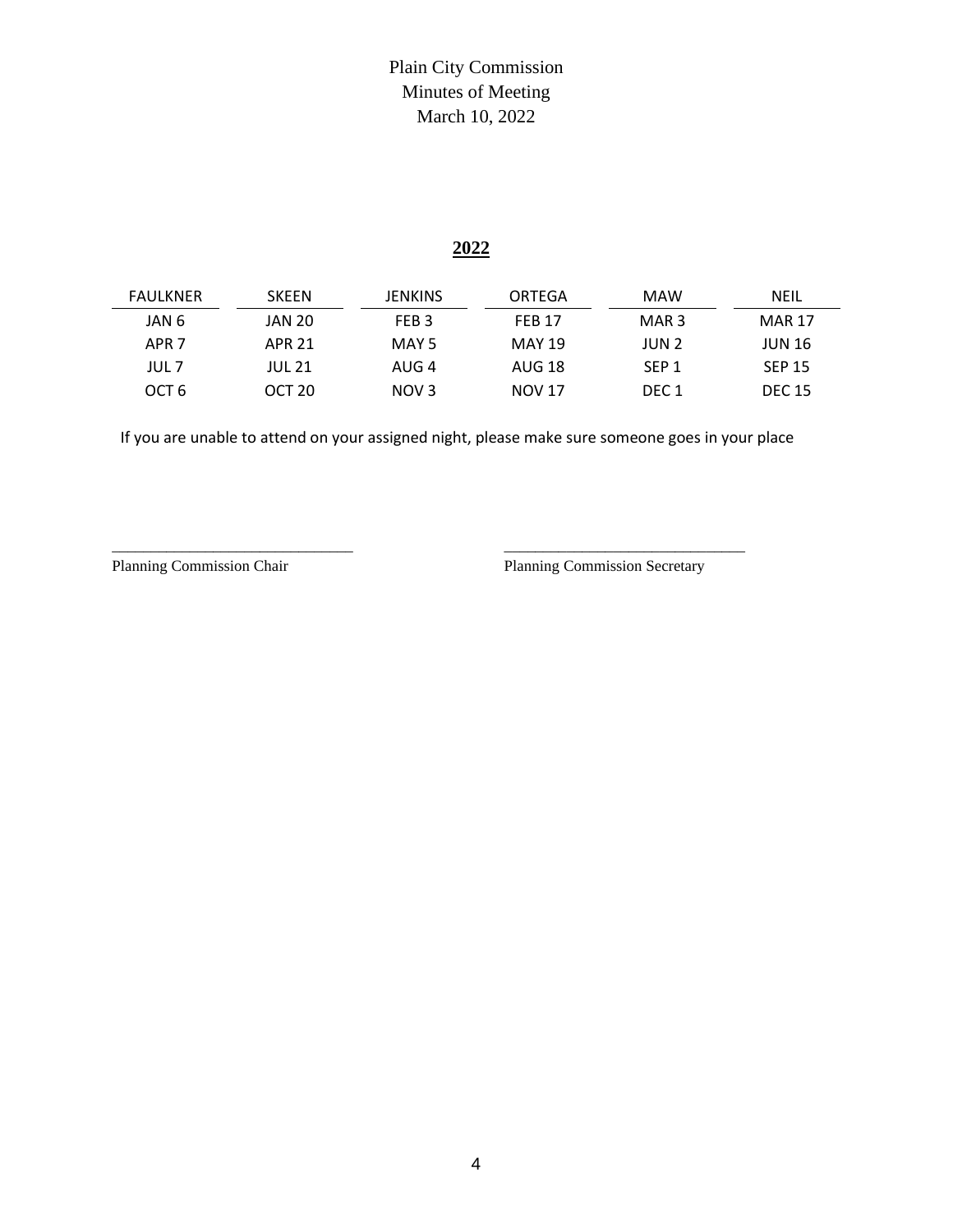Plain City Planning Commission met in a regular meeting at City Hall on Thursday March 24, 2022 also accessible via ZOOM beginning at 7:00p.m.

|                                                        | Present:<br>Arrived at 7:30 | Commission Chair Shawna Faulkner<br>Commissioner Dustin Skeen<br>Commissioner Blake Neil<br>Commissioner Jarod Maw<br>Commissioner Rob Ortega |  |  |
|--------------------------------------------------------|-----------------------------|-----------------------------------------------------------------------------------------------------------------------------------------------|--|--|
|                                                        | Excused                     | Commissioner Blake Jenkins                                                                                                                    |  |  |
|                                                        | Staff:                      | Tammy Folkman, Zoom- Dan Schuler                                                                                                              |  |  |
| Attendees:                                             |                             | David Hodson, Scott Kohler, Jake Rhees                                                                                                        |  |  |
| Zoom:                                                  |                             | Adams Family                                                                                                                                  |  |  |
| Welcome:                                               |                             | <b>Commission Chair Faulkner</b>                                                                                                              |  |  |
| Pledge of Allegiance:<br>Moment of Silence/Invocation: |                             | <b>Commission Chair Faulkner</b><br>Commissioner Maw                                                                                          |  |  |

1. Roll Call:

Commission Chair Faulkner directed roll call and indicated Commissioners Neil; Ortega and Maw were present. Excused Commissioner Jenkins. Commissioner Skeen arrived at 7:30

**2**. Opening Statement:

Opening Statement read by Commission Chair Faulkner.

3. Ex Parte Communication or Conflicts of Interest to Disclose:

Commissioner Maw indicated he was contacted by a citizen about Wheat Grass Subdivision concerning the width of the road. Commissioner Skeen mentioned that the same citizen had contacted him about the same thing.

4. Public Comments: Mr. Hodson inquired about the width of the road going into Wheat Grass subdivision and where the retention pond for that subdivision was going to be. Mr. Hodson inquired about the approval process and who approves the subdivisions? Planning Commission or City Council? He would like to get on the Planning Commission agenda to talk about the width of the road.

#### 5. Approval of Minutes for March 10, 2022

**Commissioner Ortega moved to approve the meeting minutes from March 10, 2022 as presented. Commissioner Maw seconded the motion. Commissioners Ortega, Neil, and Commission Chair Faulkner voted aye. The motion carried.**

6.Administrative Items: None

7. Technical Review Report: None

8. Legislative Items:

#### a. Open Public Hearing: Amendment of Subdivision and Zoning Ordinance concerning Front Lot Line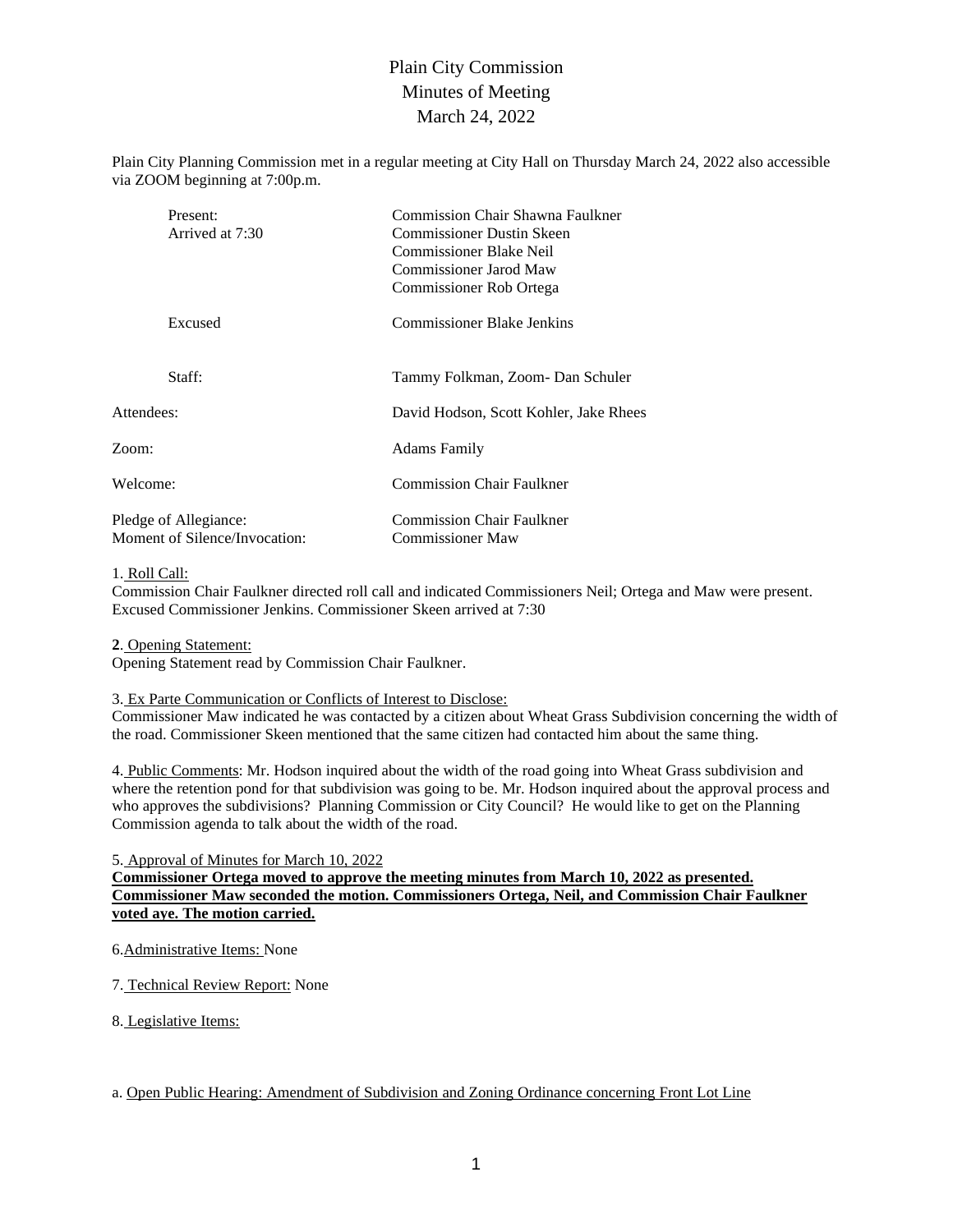C**ommissioner Maw motioned to open Public Hearing on Amendment of Subdivision and Zoning Ordinance concerning Front Lot Line. Commissioner Neil seconded the motion. Commissioners Ortega, Neil, Maw and Commission Chair Faulkner voted aye. The motion carried. There were no public comments.**

**Commissioner Maw motioned to close Public Hearing of the Amendment of Subdivision and Zoning Ordinance concerning Front Lot Line. Commissioner Ortega seconded the motion. Commissioners Maw, Ortega, Neil and Commission Chair Faulkner voted aye. The motion carried.**

b. Discussion/Motion: Amendment of Subdivision and Zoning Ordinance concerning Front Lot Line There was a discussion on changing one word in the definition. The commissioners wanted to make a word change would like to take out *usually this front lot line* and change it to *the front lot line.*

**Commissioner Ortega motioned to approve Amendment of Subdivision and Zoning Ordinance concerning Front Lot Line with the changes made. Commissioner Neil seconded the motion. Commissioners Ortega, Neil, Maw and Commission Chair Faulkner voted aye. The motion carried**.

c. Discussion/Motion: Regarding Temporary RV Occupancy Permits

It was suggested adding in section 2 *family member or members of the property owner for up to one hundred eighty (180) days.* In section 3 commissioners would like to change the word *additional* to *adequate.* This is how it needs to read *At least two additional adequate hard surface parking stalls need to be available.*

**Commissioner Neil motioned to make the few word changes regarding Temporary RV Occupancy Permits Commissioner Maw seconded the motion. Commission Chair Faulkner, Commissioners Ortega, Neil and Maw voted aye. The motion caried.** 

d. Set Public Hearing: Regarding Temporary RV Occupancy Permits- April 28

**Commissioner Neil motioned to set Public Hearing for Temporary RV Occupancy Permits for April 28 Commissioner Ortega seconded the motion. Commissioners Neil, Ortega, Maw and Commission Chair Faulkner voted aye. The motion carried.**

e. Set Public Hearing: For Accessory Dwelling Units Ordinance - April 28

**Commissioner Maw motioned to set Public Hearing for Accessory Dwelling Units for April 28. Commissioner Ortega seconded the motion. Commissioners Ortega, Neil, Maw and Commission Chair Faulkner voted aye. The motion carried**

f. Discussion/Motion: Preliminary- B.B.'s Place approx. 4640 W 2200 N-Lots 5

Mr. Rhees mentioned that there are two existing homes on the property and one of the homes will be torn down. UDOT would like to see the driveway on lot 5 facing east away from the main road. Sidewalks will go in front of all the homes. Mr. Rhees has the will serve letters but they are not in the name of

B.B's place. The commissioners would like to see all will serve letters in the name of B. B's Place.

Mr. Rhees is trying to get secondary water for lots 4 and 5 through Pineview. Pineview normally doesn't do it this but they will look at it. The remaining lots would be served by Mountain View. Commissioners would like letters from both Pineview and Mountain View saying they will serve the homes in the subdivision. Lot 3 side yards needs to have 24 feet total.

The road is currently 66 feet. The plat indicates Rhees Subdivision Commissioners would like to see a revised plat saying B.B.'s place.

**Commissioner Maw motioned to table B. B's Place Preliminary until items discussed are resolved. Commissioner Neil seconded the motion. Commissioners Skeen, Ortega, Neil, Maw and Commission Chair Faulkner voted aye. The motion carried.**

9. Report from City Council: Commissioner Neil

Wasatch Front Football League gave lengthy presentation the council decided to wait till next year to vote on this.